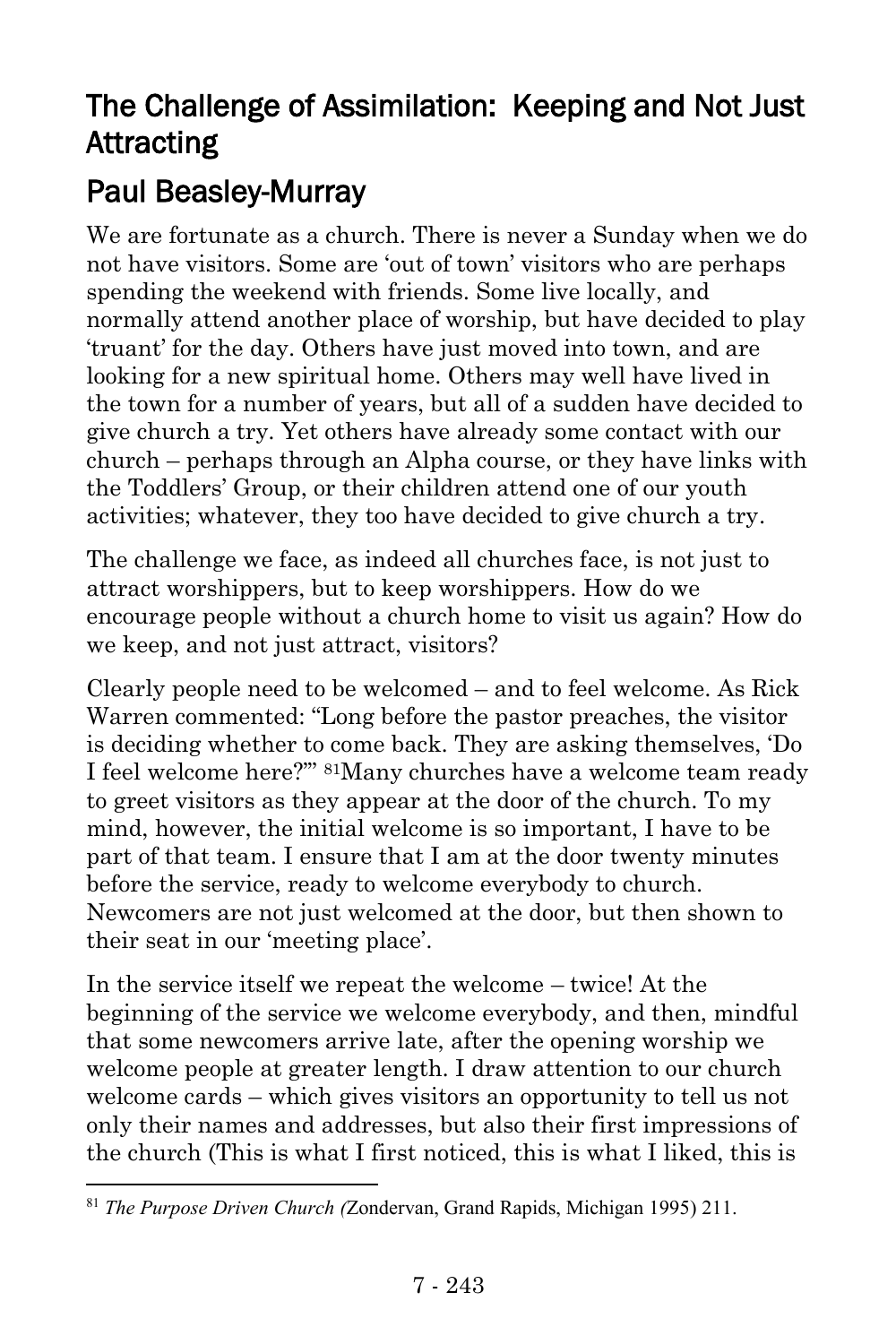what I did not like). To encourage them to fill in the card I promise every newcomer who returns one of these cards a pen, inscribed with the name and web-site of the church! It is amazing how a 'bribe' of this nature encourages people to give us their details.

I once visited a church in Auckland, New Zealand, where newcomers were offered two gifts. On their first visit they were given a mug with the name of the church. During the week following their visit they were sent a welcome letter and promised a further gift if they were to attend church next week – the gift was a CD featuring a sermon of the senior pastor! Perhaps significantly this particular church has a very high rate of retention of newcomers.<sup>82</sup>

But, of course, the welcome that truly counts is the welcome given informally by church members after the service. Newcomers along with everybody else are encouraged to stay for a drink in our friendship centre – in the general melee, it is there that introductions are made and friendships begin to form.

While welcome teams and welcome processes can be organised, a welcoming spirit cannot be stage-managed, but it can be developed. I am constantly challenging my people to get to know 'one new name a Sunday'. The very first 'value' we have set ourselves as a church is to be 'warm and welcoming'. We want a welcoming spirit to be written into our church DNA. It has been rightly said that: "The most important element of being a more welcoming church is a commitment from the whole congregation to be more welcoming. Although welcoming procedures are important, a welcoming attitude is vital."

In this respect, let me give you a flavour of the spirit I seek to engender by quoting from a sermon I preached on 27 January 2008 entitled 'The friendliest church in town'.

 $82$  See Heather Wraight, "A large, nationwide survey found that churches which were growing were more likely to give newcomers something ('Leadership, Vision and Growing Churches', Christian Research 2003 – private research for the Salvation Army Central Northern Division). It didn't seem to matter what that 'something' was, presumably because the act of identifying the recipient is in itself significant. However,

what they are given… ideally should help to encourage them to come again".

 $\overline{a}$ 

<sup>(&#</sup>x27;Extending a warm welcome', 211-217 in *How To Become A Creative Church Leader*: Canterbury Press, Norwich 2007, ed. by John Nelson) 214.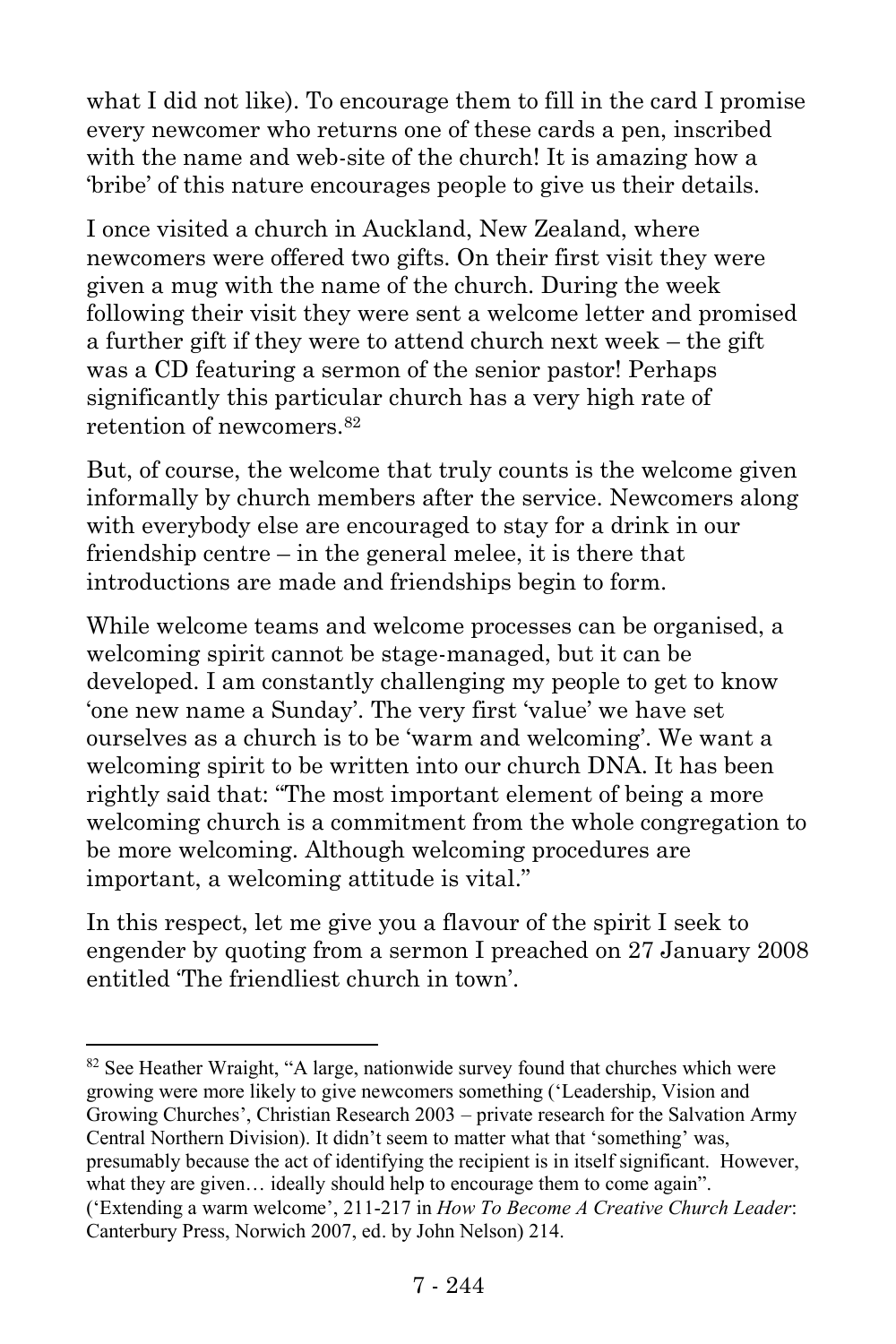"I long to be the pastor of the friendliest church in town. I long for my church to be the most open, the most accepting, the most caring, the most supportive, and the most loving church in town.

If we are to be the friendliest church in town, then in the first place, we must know one another by name. I believe that, had Christ been standing but one thing we do read: Jesus was always having meals with others – so much so that his enemies described him as a glutton and a wine-bibber. Not surprisingly, perhaps, is that his followers made a big deal of hospitality. So Paul wrote: "Open your homes to strangers" (Rom 12.13). Peter wrote: "Open your homes to each other without complaining" (1 Pet 4.9). The unknown writer of the letter to the Hebrews wrote: "Remember to welcome strangers in your homes. There were some who did that and welcomed angels without knowing it" (Hebs 13.2). Do notice that the New Testament does not say "those of you with larger homes or with children off your hands and who have the gift of hospitality, open your homes to one another". In the New Testament, hospitality was not perceived as a gift of some, but as a duty for every Christian. What was true then, remains true today. We in our turn need to be inviting people into our homes. If we are to be the friendliest church in town then we must learn not only to greet one another by name, but to invite one another into our homes."

But is a welcoming spirit sufficient to encourage people to return? According to one American study, the three most important factors in ensuring a return visit were the pastor, the nursery, and the signs! I find that a fascinating insight. It's not just the pastor  $-$  it's about facilities for children, and about finding the facilities! It's not enough to welcome people at the door – the whole church environment needs to be welcoming!

Important as is the environment, even more important is the attitude of the congregation toward their faith. According to Graham Tomlin, it is not primarily the quality of the preaching, liturgy, or music which brings people back to church – it was the authenticity of the church members. "Unless there is something that intrigues, provokes, or entices, then all the evangelism in the world will fall on deaf ears. If churches cannot convey a sense of 'reality', then all our 'truth' will come to nothing… Churches need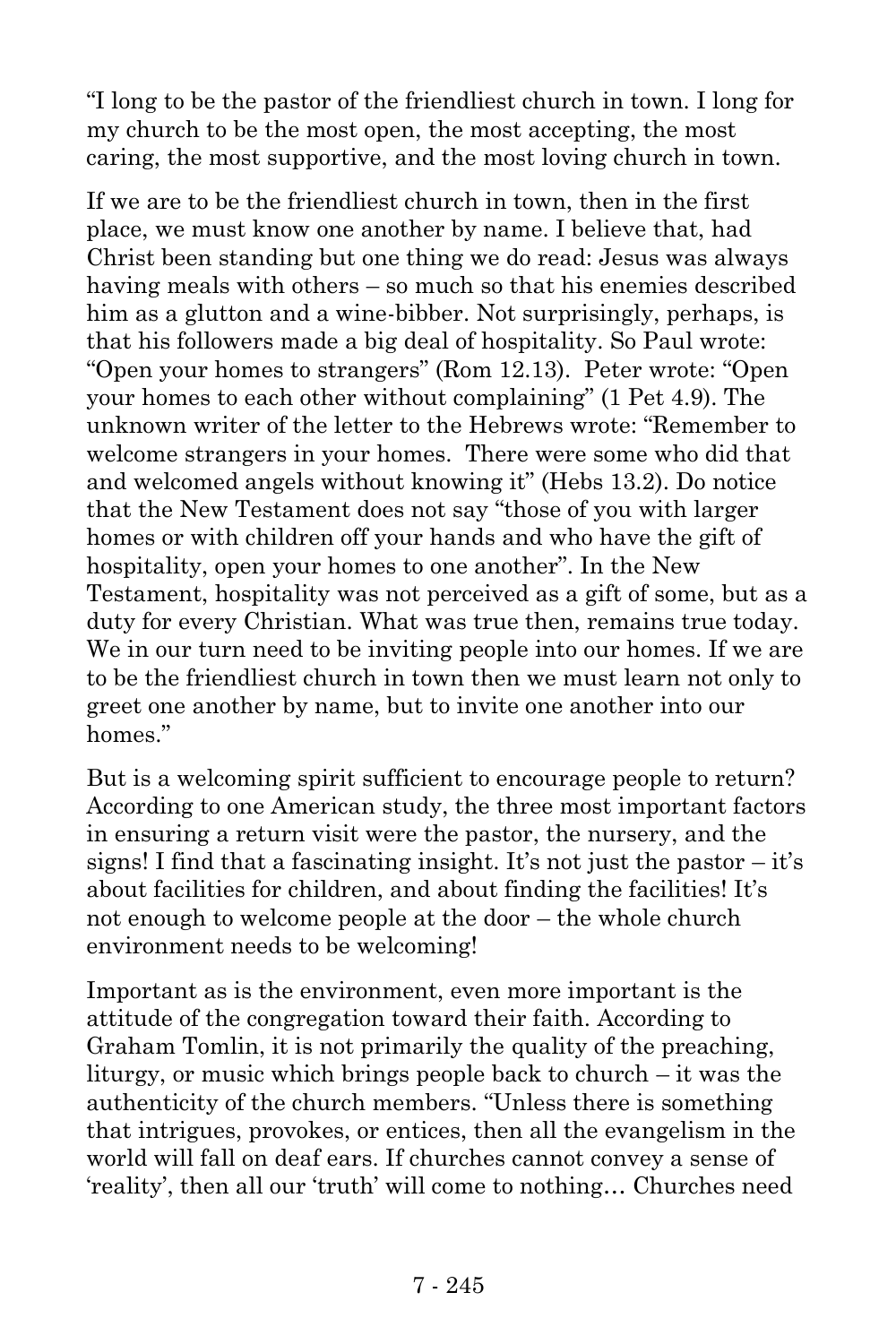to be provocative, arresting places which make the searcher, the casual visitor, want to come back for more".<sup>83</sup>

Another American study lists the following five factors as being key to attracting new members:

- a positive identity (energy, inclusive, common vision)
- congregational harmony and co-operation
- the pastor's ability to generate enthusiasm (good sermons, warmth, spiritual depth)
- congregational involvement in social action/service
- small group programming

With regard to this last factor, in larger churches small groups are certainly key to retaining people. It is not enough to advertise small groups nor even to give the newcomer a list of small groups in the church. People need to receive a personal invitation – 'come to my small group'. Better still, 'May I call on you on Wednesday night (or whenever) and take you to my small group.'

According to a survey by Thom S Rainer, another key factor in keeping people is involvement in the church's 'ministries'. According to a survey of the 'top six things that keep the formerly unchurched active in church, ministry involvement is the most important factor:

| 65%  | ministry involvement    |
|------|-------------------------|
| 55%  | (all-age) Sunday School |
| 54%  | obedience to God (?)    |
| 49 % | fellowship of members   |
| 38%  | pastor/preaching        |
| 14%  | worship services        |

l

Ministry involvement is fine where people have time, but in our increasingly pressurised society here in the UK, where relatively few people of working age are without paid work (even where young children are present), and as a consequence where many of the retired end up with child-care duties, this is less of an option than it used to be. Certainly in a commuter city like Chelmsford, time is far more precious than ever it was.

<sup>83</sup>Graham Tomlin*, The Provocative Church* (SPCK, London 2nd ed. 2004) 10-11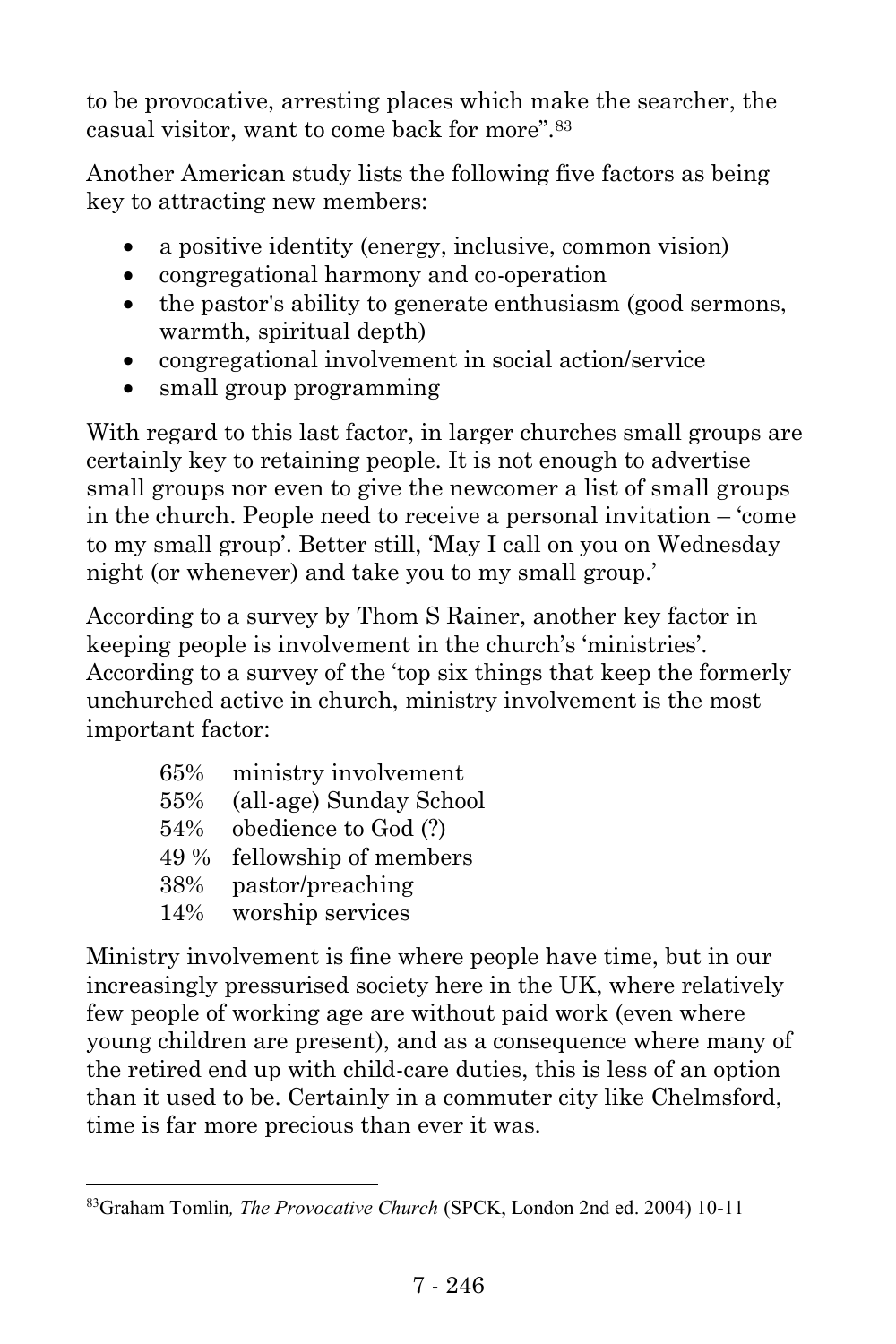An issue with which I have struggled is at what point does the church follow up newcomers? According to Bill Easum, a North American Methodist church consultant, "traditional churches must respond within 24 hours to those who decide to give you their names, addresses, and phone numbers. This contact needs to be personal and made by the pastor in a church with fewer than four hundred in worship and by laypeople in the larger church. The layperson can call the visitor on the phone or make what some call a 'doorstep visit', taking a gift of some kind and not going inside the door. The key to assimilating new people is introducing them to five to seven new people whom they will consider to be good friends within the first three months of their visiting." <sup>84</sup>

A little later Easum writes: *"*Studies show that friendly, brief visits to first-time visitors within 36 hours after they attend will cause 85% of them to return the following week. If this home visit is made within 72 hours, 60% will return. If it is made more than 7 days later, 15% will return. If the pastor makes this call, each result is cut in half. A phone call by a layperson or the pastor instead of a personal visit cuts results by 80%. This immediate response by a layperson is the most important factor in reaching first-time visitors. The average person today visits several churches before deciding on a church. This means he or she may not come back for six weeks. By then, the average person decides which church to return to based on the friendliness and helpfulness of the members. If you wait until they return the second time, you lost 85% of your visitors".<sup>85</sup>

These statistics relate to a particularly cultural situation. What may be true in the States may not be true elsewhere. Nonetheless, I find the statistics challenging – and not least the emphasis upon the prompt follow-up by a layperson.

Over the years I have adopted different strategies. Sometimes I have just written a letter expressing my delight in their visit; and sometimes I have sent a family church flowers left over from Sunday worship. Once people have been two or three times to a Sunday service, then I normally offer to visit them in their homes – for when I stand at the door on a Sunday, it is impossible to have any deep meaningful conversation with anybody. Yet the truth is

l

<sup>84</sup> *The Complete Ministry Audit* (Abingdon, Nashville, Revised Edition 2006) 125.

<sup>85</sup> Easum, *Complete Ministry Audit*, 126.